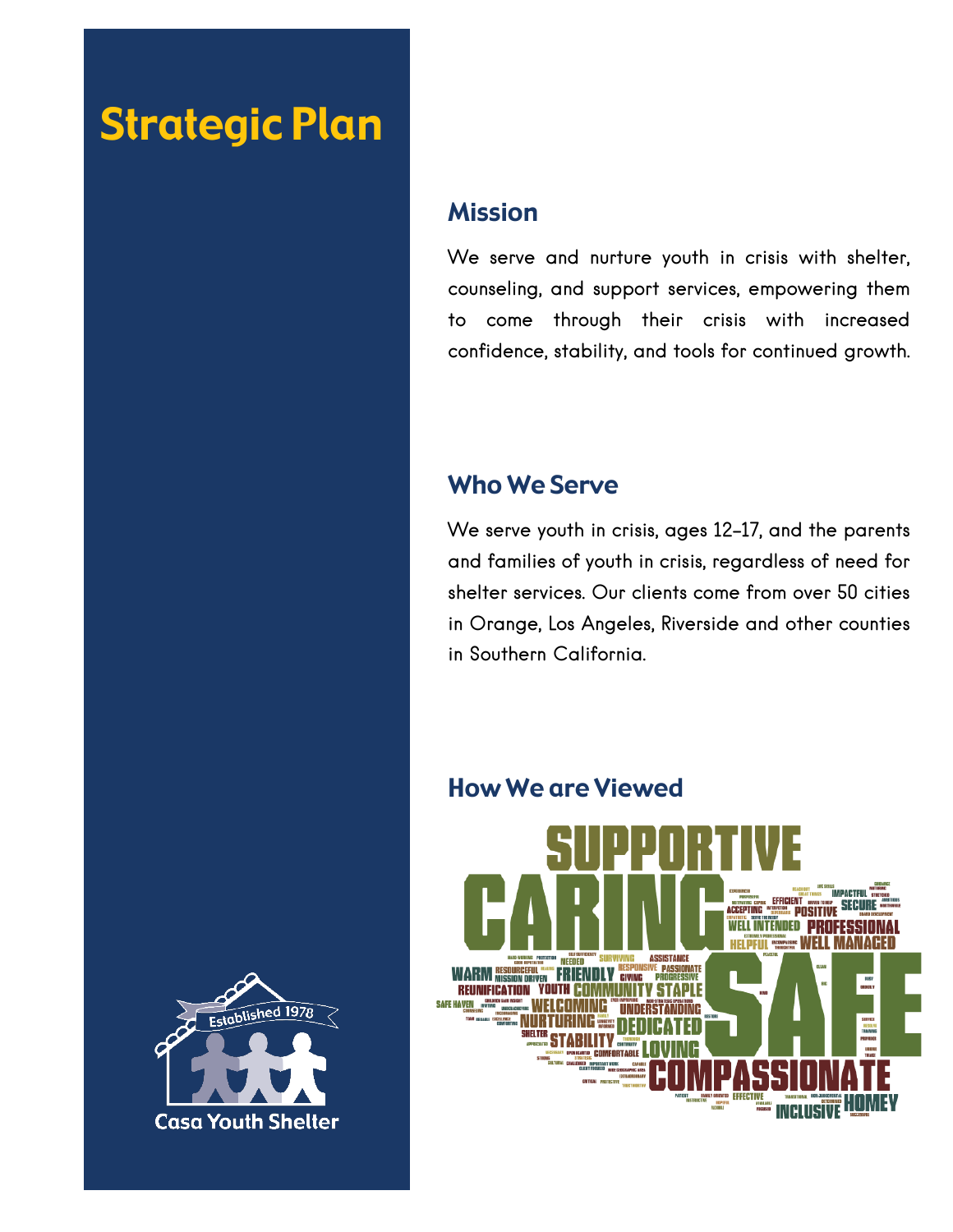#### Message from our President

Casa Youth Shelter's Strategic Plan is the culmination of a tremendous amount of information provided by our stakeholders, distilled to update and understand the evolving needs of our community's youth and families. This plan serves to inform our Board of Directors and provides direction to our staff to ensure the services provided by Casa Youth Shelter are aligned to the needs of those we serve and the commitments of our donors and supporters.

We are blessed at Casa Youth Shelter to serve youth in need and honored to do so following in the footsteps and legacy of our founder Myldred E. Jones. We are excited that this plan sets the stage for the coming years to support Casa Youth Shelter's mission to empower and nurture youth in crisis and support their journey to be productive and responsible adults.

On behalf of the Casa Youth Shelter Board of Directors and staff, I wish to express my gratitude to all that have contributed their time and effort to inform and guide the development of our Strategic Plan. With the support of so many, we are strengthened in our resolve to serve and to continue to provide safe shelter and a broad range of services to the youth in crisis, 24 hours a day seven days a week.

Greg Magnuson, President

Casa Youth Shelter Board of Directors

#### Message from our Executive Director

The context under which this Strategic Plan was created was extraordinary and matches its level of aspiration. What a gift, in the midst of a global pandemic, to have the opportunity to dream up a future for Casa Youth Shelter that builds on our strengths and enables us to serve even more youth and families in need.

I want to thank the members of the Strategic Planning Committee and our incomparable Board of Directors for their efforts in leading the development of this Strategic Plan. They established a deliberative and inclusive process that engaged everyone in thinking deeply about our path forward. Input from our hardworking and extraordinary staff and management team – who work tirelessly every day to support the youth and families in our care, and never cease to amaze me with the depths of their compassion, strength, and vision – was critical to this process.

The collaborative process was further enriched by the Center for Nonprofit Management and Dr. Jo Brocato of CSULB, who added their expertise and guidance, and helped conduct the community-wide needs assessment that got us started. We are so grateful to every youth, parent, educator, service provider, community leader, supporter, and friend who took the time to fill out surveys, answer questions, and attend focus groups. Everyone together helped build the foundation for this Strategic Plan and for the dynamic future of Casa Youth Shelter.

As we build our hopeful future, it will be rooted in the proud history and distinctive character of Casa Youth Shelter. Our commitment to being a supportive and caring, diverse and empowering safe haven for all youth and families is unwavering.

I look forward to working with every member of our Casa Youth Shelter community to turn this exciting vision into a reality.

Amy Lakin, Executive Director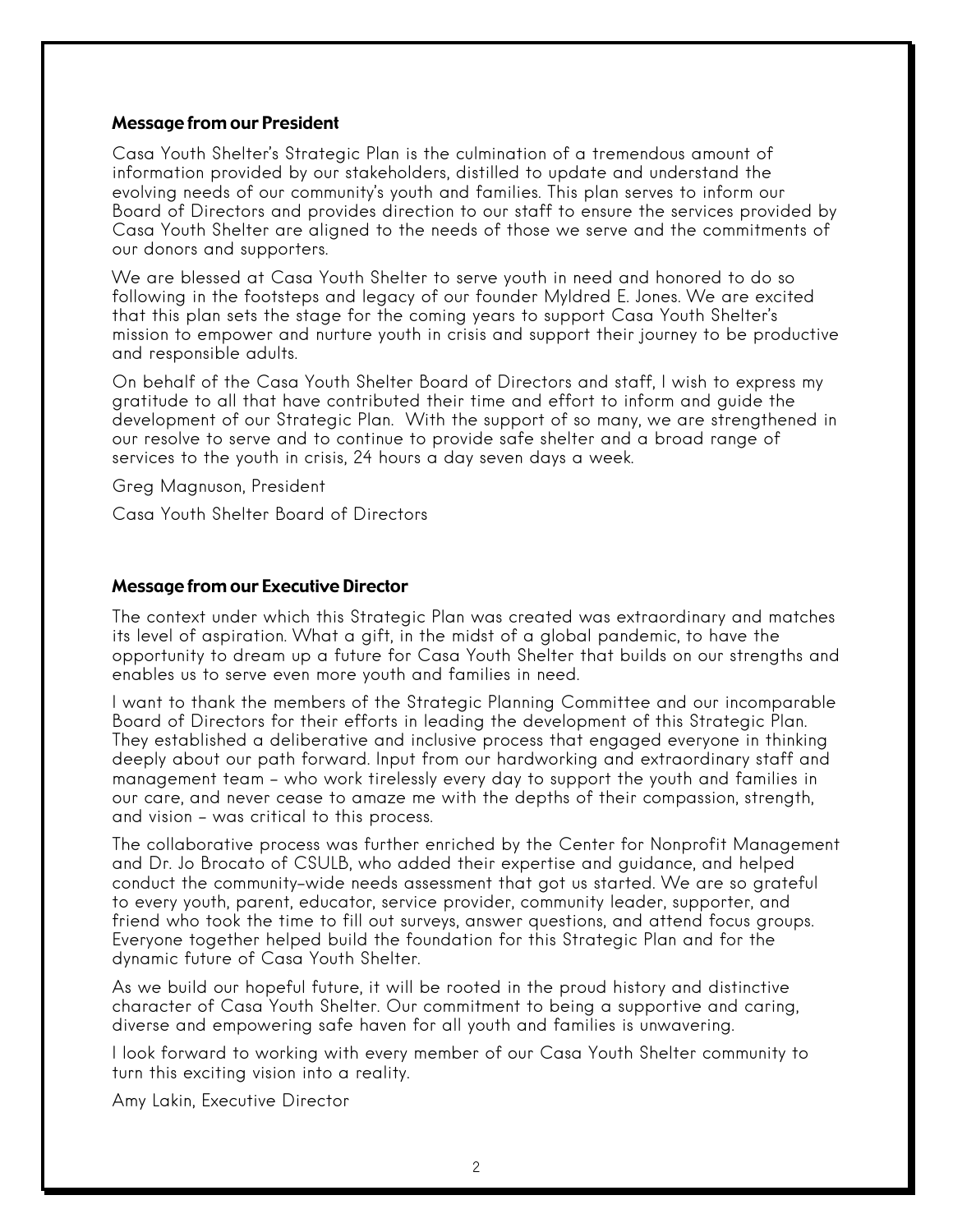# Goals and Objectives

# Programmatic

- 1. Access Enhance service delivery capabilities
	- Ensure all programs and services are readily accessible to clients and are appropriate to their needs.
	- Eliminate language and cultural barriers in all services and programs.
	- Continually monitor and evaluate barriers to accessing services and programs.
- 2. Services Provide client-centered, comprehensive continuum of services
	- Provide counseling and case management services that are fully appropriate to the individualized needs of youth and their families.
	- Provide a continuum of services and tools to assist youth beyond their immediate crisis.
	- Provide appropriate location-based programs and services.
- 3. Awareness Enhance awareness of services among youth and parents
	- Increase awareness of resources available before, during, and after a crisis.
	- Expand Casa Youth Shelter brand to be viewed as a full-service center for youth and their families.
	- Develop strategies to create more favorable perception of shelter and mental health services.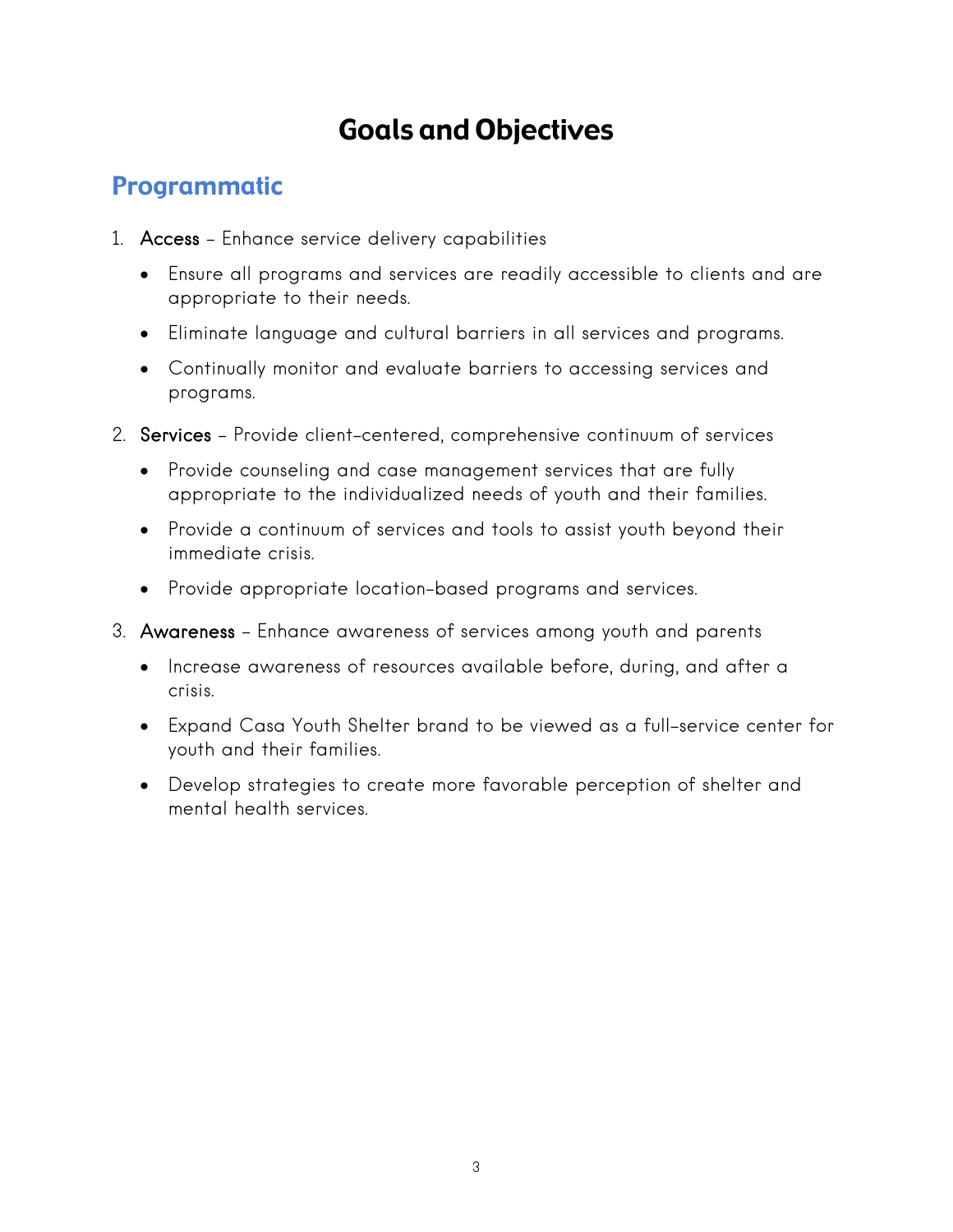## **Infrastructure**

- 1. Governance Nurture an engaged, philanthropic, and diverse Board to meet the goals and mission
	- Complete the transition to a governance-focused board.
	- Develop a culture of learning and clarity of roles and responsibilities.
	- Increase engagement opportunities to develop a leadership pipeline.
- 2. Financial Resource Development Grow stable and diverse funding streams and maintain solid financial management
	- Develop diverse funding streams to maintain the appropriate level of programs and services.
	- Build new relationships and continue to nurture existing relationships.
	- Maintain a well-rounded portfolio of fundraising programs and activities.
- 3. Staff & Volunteer Development Attract, develop, and retain dynamic, mission-driven professionals and volunteers
	- Maintain diverse volunteer base with the knowledge, skills, and representative backgrounds needed to achieve programmatic goals, objectives and initiatives.
	- Maintain a supportive, friendly, collaborative culture with opportunities for professional development and growth.
	- Align current and projected staffing needs and skills with programmatic requirements and objectives.
- 4. Facilities & Systems Develop and maintain facilities and systems to serve the community and further the mission.
	- Develop and maintain facilities to support and deliver programs, services, and organizational administration.
	- Implement the necessary tools to allow board, staff, and volunteers to fulfill their responsibilities and increase capabilities.
	- Create appropriate processes, systems, and policies to deliver high quality programs, services, and administration.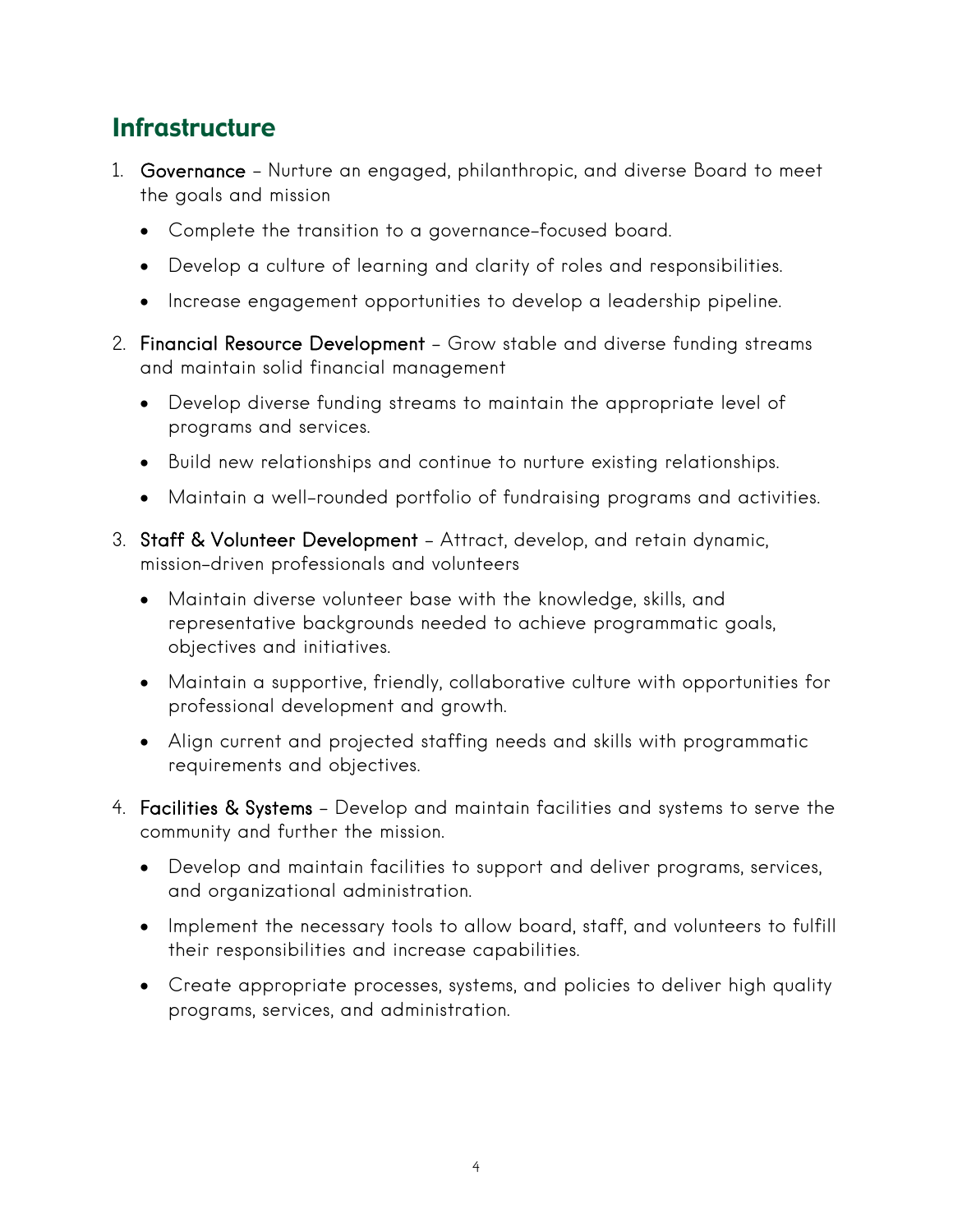|                | <b>Programmatic Goals and Objectives</b>                                          |    |                                                                                                                                                                                                                   |             |             |             |             |             |  |  |  |  |  |
|----------------|-----------------------------------------------------------------------------------|----|-------------------------------------------------------------------------------------------------------------------------------------------------------------------------------------------------------------------|-------------|-------------|-------------|-------------|-------------|--|--|--|--|--|
|                | <b>Key Initiatives</b>                                                            |    | <b>Key Tasks</b>                                                                                                                                                                                                  | <b>FY21</b> | <b>FY22</b> | <b>FY23</b> | <b>FY24</b> | <b>FY25</b> |  |  |  |  |  |
|                |                                                                                   |    | <b>Access</b>                                                                                                                                                                                                     |             |             |             |             |             |  |  |  |  |  |
| 1.             | Implement strategies<br>to overcome obstacles<br>to clients accessing<br>services | А. | Identify and assess obstacles to accessing<br>services through surveys, interviews and other<br>means with community partners, crisis call<br>follow-ups, clients and parents, and other key<br>referral sources. |             |             |             |             |             |  |  |  |  |  |
|                |                                                                                   | В. | Create a plan to prioritize and resolve<br>obstacles to accessing services.                                                                                                                                       |             |             |             |             |             |  |  |  |  |  |
|                |                                                                                   |    | C. Within a CYS-wide formal<br>feedback/assessment process, identify elements<br>necessary to assess and correct access<br>obstacles to services. (Facilities & Systems 2.C,<br>3.D, 3.E)                         |             |             |             |             |             |  |  |  |  |  |
|                |                                                                                   | D. | Evaluate and develop a data collection and<br>analysis plan. (Services 5.B, Facilities & Systems<br>3.F                                                                                                           |             |             |             |             |             |  |  |  |  |  |
|                |                                                                                   | Е. | Consider expanding crisis line access through<br>web chat, text app, and social media (Facilities<br>& Systems 2.D).                                                                                              |             |             |             |             |             |  |  |  |  |  |
|                |                                                                                   | F. | Create a portal for current and former clients<br>and parents to access services (Facilities &<br>Systems 2.E).                                                                                                   |             |             |             |             |             |  |  |  |  |  |
| 2 <sub>1</sub> | Implement options to<br>overcome language<br>barriers to accessing<br>services    | А. | Assess which staff positions should have<br>bilingual capabilities and adjust job<br>descriptions. (Access 3.C & 3.D)                                                                                             |             |             |             |             |             |  |  |  |  |  |
|                |                                                                                   | В. | Hire bilingual Outreach Director.                                                                                                                                                                                 |             |             |             |             |             |  |  |  |  |  |
|                |                                                                                   |    | C. Develop a policy detailing language education<br>and training requirements for staff (Facilities &<br>Systems 3.A).                                                                                            |             |             |             |             |             |  |  |  |  |  |
|                |                                                                                   |    | D. Assess and develop plan and timetable to<br>enhance counselor and Youth Supervisor<br>bilingual capabilities (Access 3.A, 3.B).                                                                                |             |             |             |             |             |  |  |  |  |  |
|                |                                                                                   | Е. | Develop and implement transition plan to<br>produce and align in English and Spanish: 1)<br>Outreach material, 2) Marketing material, 3)<br>Website, and 4) Program Forms.                                        |             |             |             |             |             |  |  |  |  |  |
|                |                                                                                   | F. | Improve Spanish bilingual access first and then<br>assess and address other languages and<br>cultural access barriers.                                                                                            |             |             |             |             |             |  |  |  |  |  |
| 3.             | <b>Expand cultural</b><br>awareness training for<br>staff and volunteers          | А. | Assess variety of cultures we serve, staff<br>knowledge of these cultures and establish need<br>priority.                                                                                                         |             |             |             |             |             |  |  |  |  |  |
|                |                                                                                   | В. | Develop ongoing cultural awareness training<br>plan for staff and Board members.                                                                                                                                  |             |             |             |             |             |  |  |  |  |  |
|                |                                                                                   |    | C. Assess cultural diversity needs when reviewing<br>staffing requirements under Access 2. A.                                                                                                                     |             |             |             |             |             |  |  |  |  |  |
|                |                                                                                   |    | D. Review and expand our diversity, equity and<br>inclusion statement and develop an ongoing<br>plan (Facilities & Systems 3.B).                                                                                  |             |             |             |             |             |  |  |  |  |  |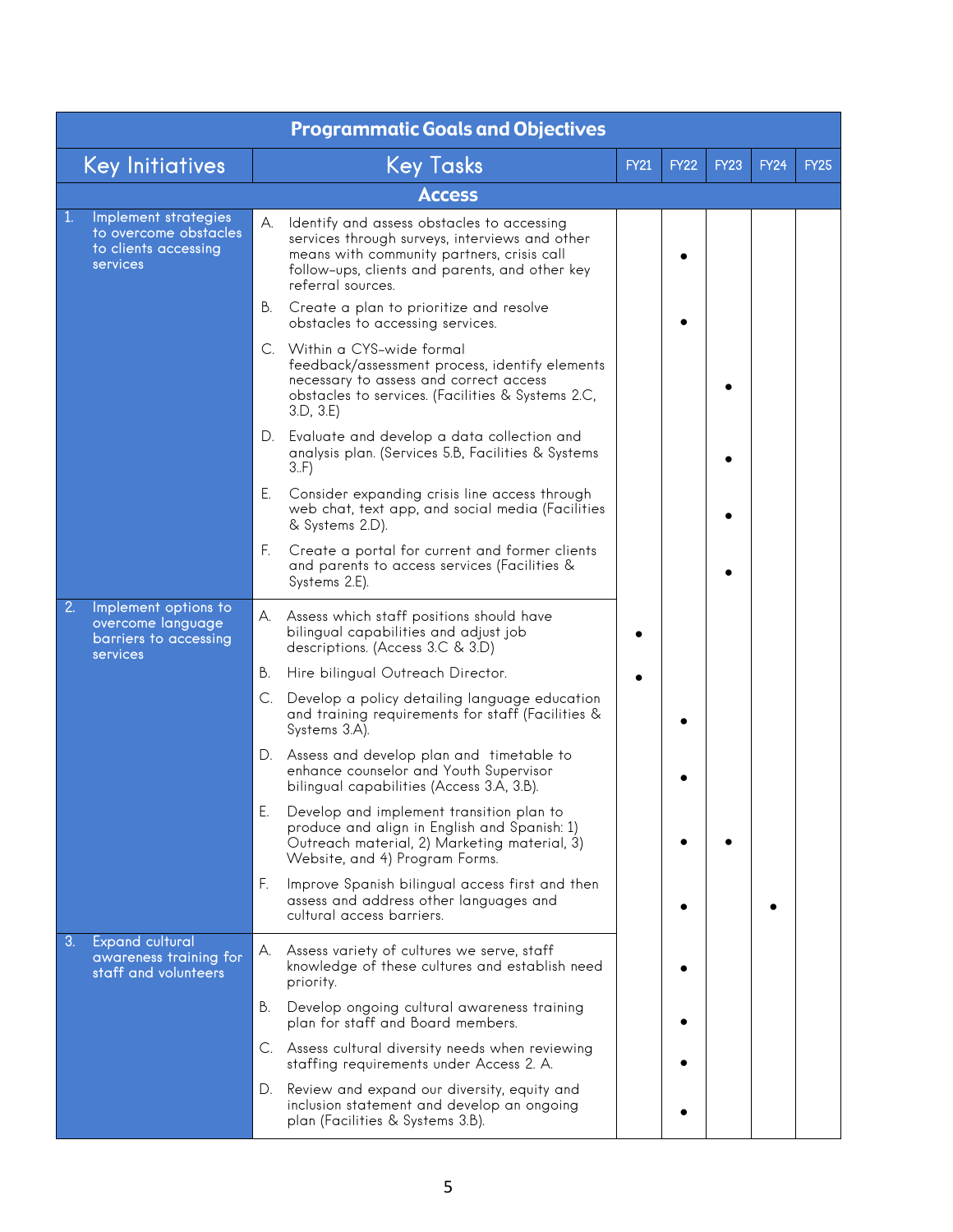| <b>Programmatic Goals and Objectives</b> |                                                                                               |    |                                                                                                                                                                                                                                                                                                             |             |             |             |             |             |  |  |  |
|------------------------------------------|-----------------------------------------------------------------------------------------------|----|-------------------------------------------------------------------------------------------------------------------------------------------------------------------------------------------------------------------------------------------------------------------------------------------------------------|-------------|-------------|-------------|-------------|-------------|--|--|--|
|                                          | <b>Key Initiatives</b>                                                                        |    | <b>Key Tasks</b>                                                                                                                                                                                                                                                                                            | <b>FY21</b> | <b>FY22</b> | <b>FY23</b> | <b>FY24</b> | <b>FY25</b> |  |  |  |
|                                          |                                                                                               | Ε. | Within a CYS-wide formal<br>feedback/assessment process, identify elements<br>necessary to address evolving cultural issues<br>and barriers (Facilities & Systems 2.C, 3.D, 3.E).                                                                                                                           |             |             |             |             |             |  |  |  |
|                                          |                                                                                               | F. | Identify partnership and collaborative<br>opportunities with other agencies, community<br>coalitions, and other organizations to expand<br>cultural diversity understanding and training.                                                                                                                   |             |             |             |             |             |  |  |  |
| 4.                                       | Implement options to<br>overcome<br>transportation and/or<br>mobility barriers for<br>clients | А. | Evaluate and adjust, if necessary, existing<br>operating policy to allow staff or volunteers to<br>transport a potential client (Facilities & Systems<br>$3.G$ ).                                                                                                                                           |             |             |             |             |             |  |  |  |
|                                          |                                                                                               | В. | Within a CYS-wide formal<br>feedback/assessment process, identify elements<br>necessary to address evolving transportation<br>and mobility barriers (Facilities & Systems 2.C,<br>3.D, 3.E.                                                                                                                 |             |             |             |             |             |  |  |  |
|                                          |                                                                                               |    | C. Establish partnerships to fund third party and<br>public transportation for potential and current<br>clients to utilize to access our services.                                                                                                                                                          |             |             |             |             |             |  |  |  |
|                                          |                                                                                               |    | D. Ensure shelter, counseling and parenting class<br>space should be free of mobility barriers.                                                                                                                                                                                                             |             |             |             |             |             |  |  |  |
|                                          |                                                                                               | Ε. | Develop a street outreach approach and team<br>(Facilities & Systems 3.J).                                                                                                                                                                                                                                  |             |             |             |             |             |  |  |  |
| 5.                                       | <b>Employ technologies</b><br>to enhance methods<br>of service<br>access/delivery             | А. | Research and assess updating technology and<br>systems used in client service across database,<br>counseling, tracking, case management and<br>other services (Services 4.A & 4. B, Facilities &<br>Systems 2.F).                                                                                           |             |             |             |             |             |  |  |  |
|                                          |                                                                                               | В. | Develop hybrid (online & in-person) delivery for<br>applicable services Facilities & Systems 2.B).                                                                                                                                                                                                          |             |             |             |             |             |  |  |  |
|                                          |                                                                                               | C. | Review and assess technology tools and systems<br>needed to expand access to and delivery of our<br>services and to provide staff with resources<br>and training (Services 4.A & 4. B, Facilities &<br>Systems 2.G).                                                                                        |             |             |             |             |             |  |  |  |
|                                          |                                                                                               |    | D. Update website and digital marketing efforts<br>for multiple language access (Facilities &<br>Systems 2.H).                                                                                                                                                                                              |             |             |             |             |             |  |  |  |
|                                          |                                                                                               | Е. | Research and develop text-for-help/crisis<br>hotline app (or broader CYS app) for mobile<br>crisis assistance (Facilities & Systems 2.I).                                                                                                                                                                   |             |             |             |             |             |  |  |  |
|                                          |                                                                                               | F. | Assess and define ways to connect clients and<br>parents who do not have technology or internet<br>access.                                                                                                                                                                                                  |             |             |             |             |             |  |  |  |
|                                          |                                                                                               |    | <b>Services</b>                                                                                                                                                                                                                                                                                             |             |             |             |             |             |  |  |  |
| $\mathbf{1}$                             | Establish ways to<br>evaluate long term<br>effectiveness of all<br>services provided          | А. | Define our services portfolio, including existing<br>and new services, a timetable for new service<br>introduction, and staffing and facility<br>requirements to implement or expand the<br>service portfolio. All existing and new services<br>must have a plan to reduce or eliminate access<br>barriers. |             |             |             |             |             |  |  |  |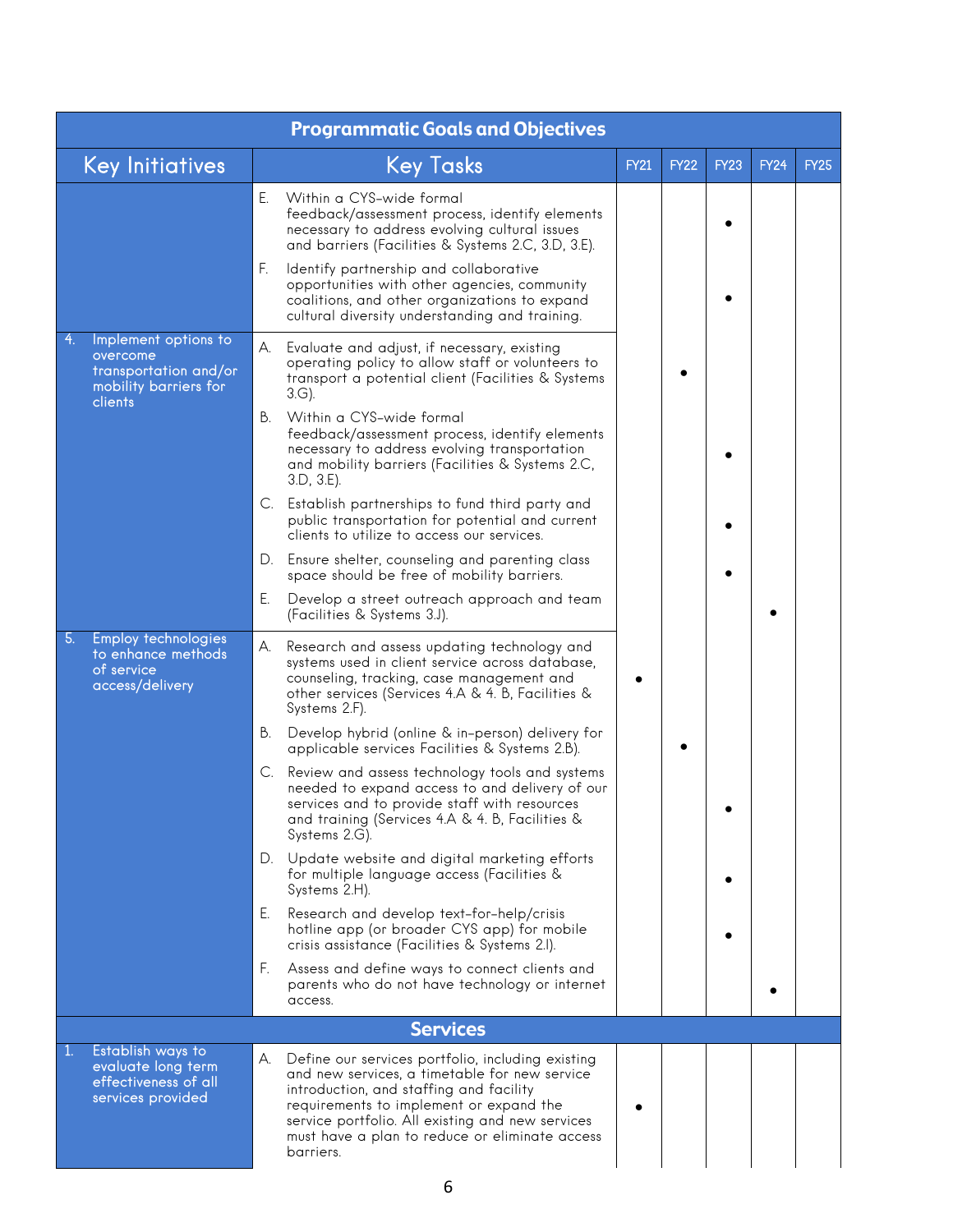|                                                                              | <b>Programmatic Goals and Objectives</b>                                                                                                                                                                                                               |             |             |             |             |             |
|------------------------------------------------------------------------------|--------------------------------------------------------------------------------------------------------------------------------------------------------------------------------------------------------------------------------------------------------|-------------|-------------|-------------|-------------|-------------|
| <b>Key Initiatives</b>                                                       | <b>Key Tasks</b>                                                                                                                                                                                                                                       | <b>FY21</b> | <b>FY22</b> | <b>FY23</b> | <b>FY24</b> | <b>FY25</b> |
|                                                                              | В.<br>Develop and implement a services assessment<br>system for youth and parents that measures the<br>effectiveness of all services, skills learned and<br>applied, and improvements to processes and<br>service delivery (Facilities & Systems 2.I). |             |             |             |             |             |
|                                                                              | C. Develop short-term and long-term metrics to<br>measure success of services (Facilities &<br>Systems 3.H, 6.A)                                                                                                                                       |             |             |             |             |             |
|                                                                              | Research best practices from other<br>D.<br>organizations or professionals and adapt as<br>appropriate.                                                                                                                                                |             |             |             |             |             |
|                                                                              | Е.<br>Develop a logical service process flow from<br>starting as a client to periodic follow-ups<br>through extended development plan based<br>upon needs and available services (Facilities &<br>Systems 3.I).                                        |             |             |             |             |             |
| 2.<br>Develop options and<br>resources to provide<br>ongoing support to      | Develop an incentive/opportunity program to<br>А.<br>encourage continued post-crisis engagement<br>and connection with clients.                                                                                                                        |             |             |             |             |             |
| youth and families<br>after their immediate<br>crisis has been<br>addressed  | In conjunction with 1.A, consider workshops on<br>В.<br>academic and career building, vocational<br>education, life skills classes, mentorship<br>program, and expanding longer-term clinical<br>service. (Facilities & Systems 2.A).                  |             |             |             |             |             |
|                                                                              | C. Based on services identified in 1.A, develop<br>dedicated support services and capabilities<br>with dedicated space.                                                                                                                                |             |             |             |             |             |
|                                                                              | D. Consider developing childcare capabilities to<br>facilitate family involvement in clinical<br>programs.                                                                                                                                             |             |             |             |             |             |
|                                                                              | Ε.<br>Consider creating an education/resources<br>center with a computer/technology lab.                                                                                                                                                               |             |             |             |             |             |
| 3.<br>Provide services to<br>clients at locations<br>beyond the shelter      | А.<br>Research and assess technology tools to<br>expand access to and delivery of services<br>online (Access 5.A & 5.C; Services 4.B, Facilities<br>& Systems 2.J).                                                                                    |             |             |             |             |             |
|                                                                              | В.<br>Identify partnership opportunities with<br>organizations that provide complementary<br>services to potentially deliver geographically<br>dispersed services to our clients.                                                                      |             |             |             |             |             |
|                                                                              | Evaluate additional locations to deliver our<br>C.<br>services based upon geographic service area<br>needs.                                                                                                                                            |             |             |             |             |             |
|                                                                              | Identify potential community or governmental<br>D.<br>support for additional locations.                                                                                                                                                                |             |             |             |             |             |
| 4.<br>Provide nonresidential<br>counseling and crisis<br>services to clients | Research and update technology and systems<br>А.<br>used in client service across database,<br>counseling, tracking, case management and<br>other services (Access 5. A & 5.C).                                                                        |             |             |             |             |             |
|                                                                              | В.<br>Research and assess technology tools to<br>expand access to and delivery of services<br>online (Access 5.A & 5.C; Services 3.A, Facilities<br>& Systems 2.J).                                                                                    |             |             |             |             |             |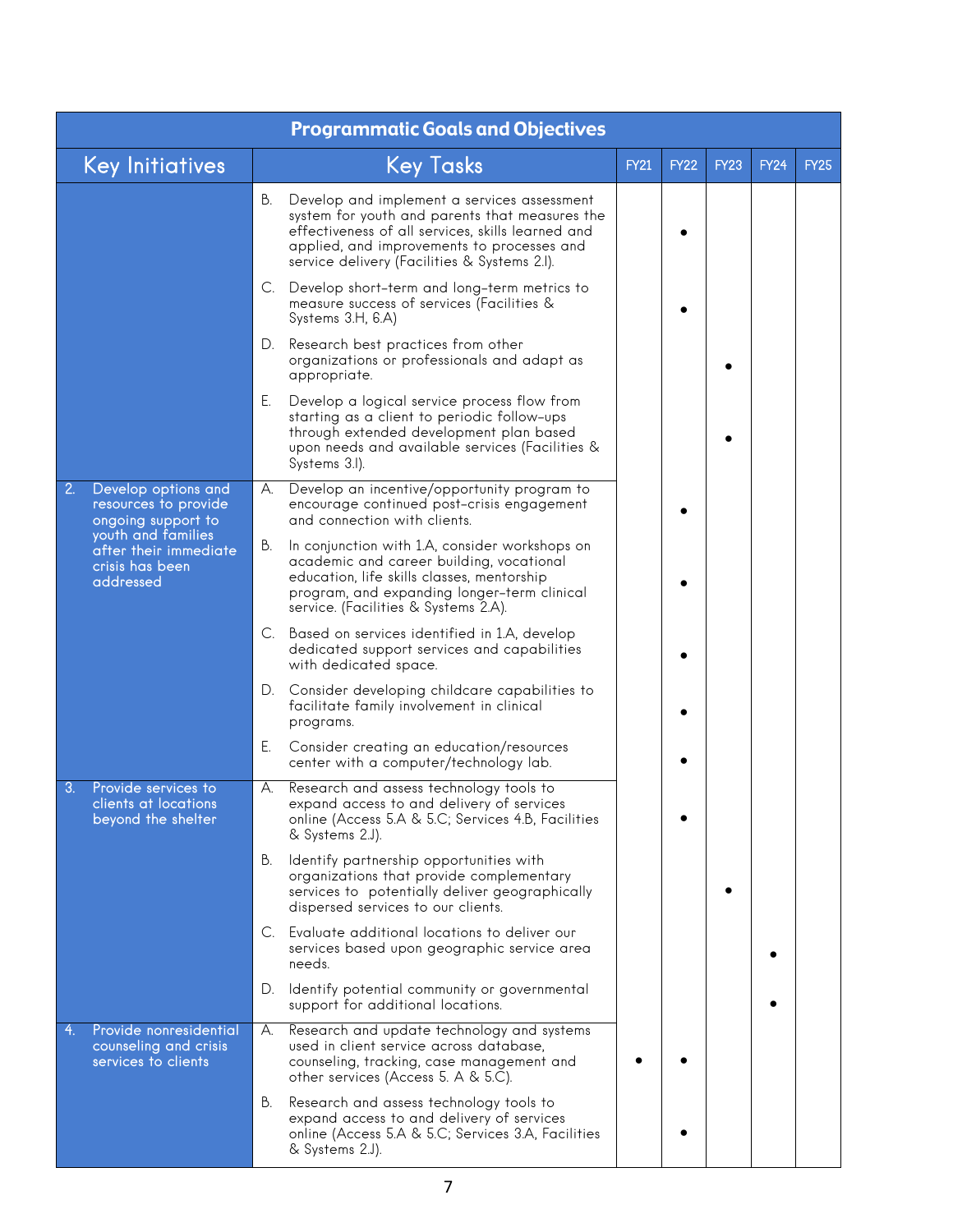|    |                                                                                                            |             | <b>Programmatic Goals and Objectives</b>                                                                                                                                                                                                                                |             |             |             |             |             |
|----|------------------------------------------------------------------------------------------------------------|-------------|-------------------------------------------------------------------------------------------------------------------------------------------------------------------------------------------------------------------------------------------------------------------------|-------------|-------------|-------------|-------------|-------------|
|    | <b>Key Initiatives</b>                                                                                     |             | <b>Key Tasks</b>                                                                                                                                                                                                                                                        | <b>FY21</b> | <b>FY22</b> | <b>FY23</b> | <b>FY24</b> | <b>FY25</b> |
|    |                                                                                                            |             | C. Assess and develop plan and timetable to<br>expand nonresidential counseling program<br>including additional counselors, facility space,<br>and program expansion initiatives.                                                                                       |             |             |             |             |             |
| 5. | Regularly assess the<br>evolving needs of<br>clients to identify<br>opportunities for<br>enhanced services | А.          | Within a CYS-wide formal<br>feedback/assessment process, identify elements<br>necessary to address evolving enhancements to<br>services (Facilities & Systems 2.A)                                                                                                      |             |             |             |             |             |
|    |                                                                                                            | В.          | Evaluate and develop a data collection and<br>analysis plan. (Access 1. D, Facilities & Systems<br>3.B)                                                                                                                                                                 |             |             |             |             |             |
|    |                                                                                                            | C.          | Perform periodic needs assessments with<br>stakeholders and governmental agencies within<br>our service area and sector.                                                                                                                                                |             |             |             |             |             |
|    |                                                                                                            |             | <b>Awareness</b>                                                                                                                                                                                                                                                        |             |             |             |             |             |
| 1. | Develop outreach<br>strategies to optimize<br>awareness of services                                        | А.          | Develop high-level Outreach strategic<br>goals/targets to be achieved over the next 3-5<br>years.                                                                                                                                                                       |             |             |             |             |             |
|    | and clarify service<br>focus areas                                                                         | В.          | Develop an Annual Outreach Plan.                                                                                                                                                                                                                                        |             |             |             |             |             |
|    |                                                                                                            | $C_{\cdot}$ | Link Annual Outreach Plan with Annual<br>Marketing Plan to maximize resources and<br>impact.                                                                                                                                                                            |             |             |             |             |             |
|    |                                                                                                            | D.          | Annually align service focus areas with Services<br>element of the Strategic Plan.                                                                                                                                                                                      |             |             |             |             |             |
| 2. | <b>Educate community</b>                                                                                   | А.          | Develop an Annual Marketing Plan.                                                                                                                                                                                                                                       |             |             |             |             |             |
|    | about our services<br>available to youth and<br>families during times<br>of crisis                         | В.          | Include community education activities and<br>metrics in the annual Outreach Plan                                                                                                                                                                                       |             |             |             |             |             |
|    |                                                                                                            | C.          | Link updates to Outreach marketing materials,<br>website, and activities to the Annual Marketing<br>Plan with initial emphasis on English/Spanish<br>capabilities.                                                                                                      |             |             |             |             |             |
|    |                                                                                                            | D.          | Within a CYS-wide formal<br>feedback/assessment process, identify<br>elements necessary to assess and improve<br>outreach footprint and awareness activities<br>and to incorporate feedback into the annual<br>Outreach planning process. (Facilities &<br>Systems 2.A) |             |             |             |             |             |
| 3. | Expand outreach and<br>networking with other<br>agencies in our region                                     | А.          | Identify partnership opportunities with other<br>organizations that provide complementary<br>services.                                                                                                                                                                  |             |             |             |             |             |
|    |                                                                                                            | В.          | Identify partnership and collaborative<br>opportunities with other agencies, community<br>coalitions, and other organizations to expand<br>awareness and outreach.                                                                                                      |             |             |             |             |             |
| 4. | Increase use of social<br>media to expand the                                                              | А.          | Integrate YLP into social media activities.                                                                                                                                                                                                                             |             |             |             |             |             |
|    | visibility and profile of<br>the organization                                                              | В.          | Create an annual Social Media Plan as part of<br>the Annual Marketing Plan.                                                                                                                                                                                             |             |             |             |             |             |
|    |                                                                                                            | C.          | Include social media activities in annual<br>Outreach & Marketing Plans.                                                                                                                                                                                                |             |             |             |             |             |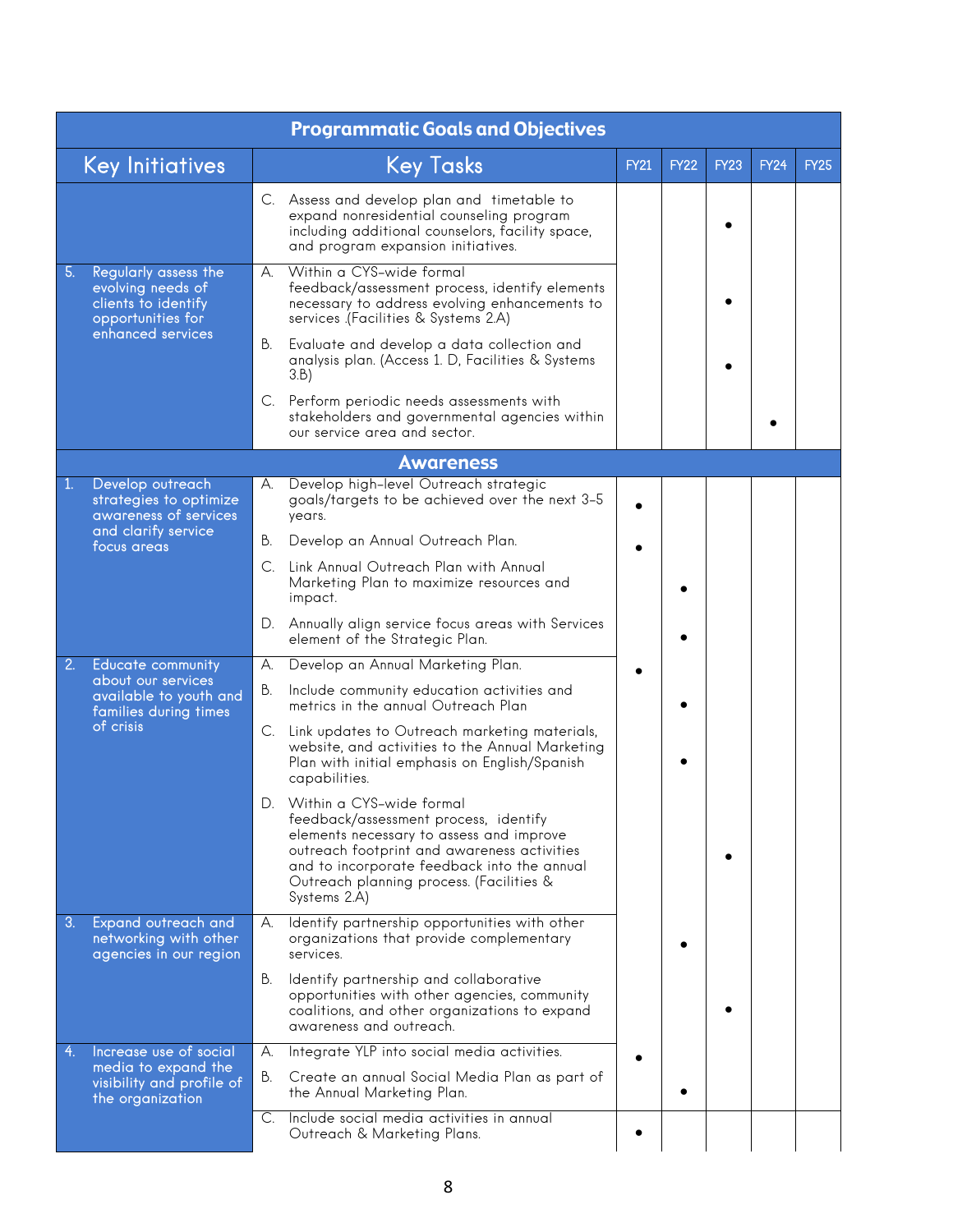|    | <b>Programmatic Goals and Objectives</b>                                                                                                                                      |          |                                                                                                                                                                                                                                                      |             |             |             |             |             |  |  |  |  |
|----|-------------------------------------------------------------------------------------------------------------------------------------------------------------------------------|----------|------------------------------------------------------------------------------------------------------------------------------------------------------------------------------------------------------------------------------------------------------|-------------|-------------|-------------|-------------|-------------|--|--|--|--|
|    | <b>Key Initiatives</b>                                                                                                                                                        |          | <b>Key Tasks</b>                                                                                                                                                                                                                                     | <b>FY21</b> | <b>FY22</b> | <b>FY23</b> | <b>FY24</b> | <b>FY25</b> |  |  |  |  |
|    |                                                                                                                                                                               | D.       | Within a CYS-wide formal<br>feedback/assessment process, identify elements<br>necessary to assess and improve social media<br>activities and to incorporate feedback into the<br>annual Social Media planning process<br>(Facilities & Systems 2.C). |             |             |             |             |             |  |  |  |  |
| 5. | Assess if Casa Youth<br>Shelter name<br>accurately reflects the<br>range of services<br>provided and/or<br>creates an image that<br>prevents youth from<br>accessing services | А.<br>В. | Develop an external assessment to determine if<br>our name reflects our services, brand, external<br>appeal, and client engagement.<br>Adjust internal plans to reflect the results of<br>the assessment.                                            |             |             |             |             |             |  |  |  |  |
| 6. | Engage more youth<br>and families in<br>prevention and<br>awareness programs.                                                                                                 | А.<br>В. | Include prevention and awareness activities<br>and metrics in the annual Outreach Plan.<br>Align prevention and awareness activities with<br>prevention services in the Services element of<br>the Strategic Plan.                                   |             |             |             |             |             |  |  |  |  |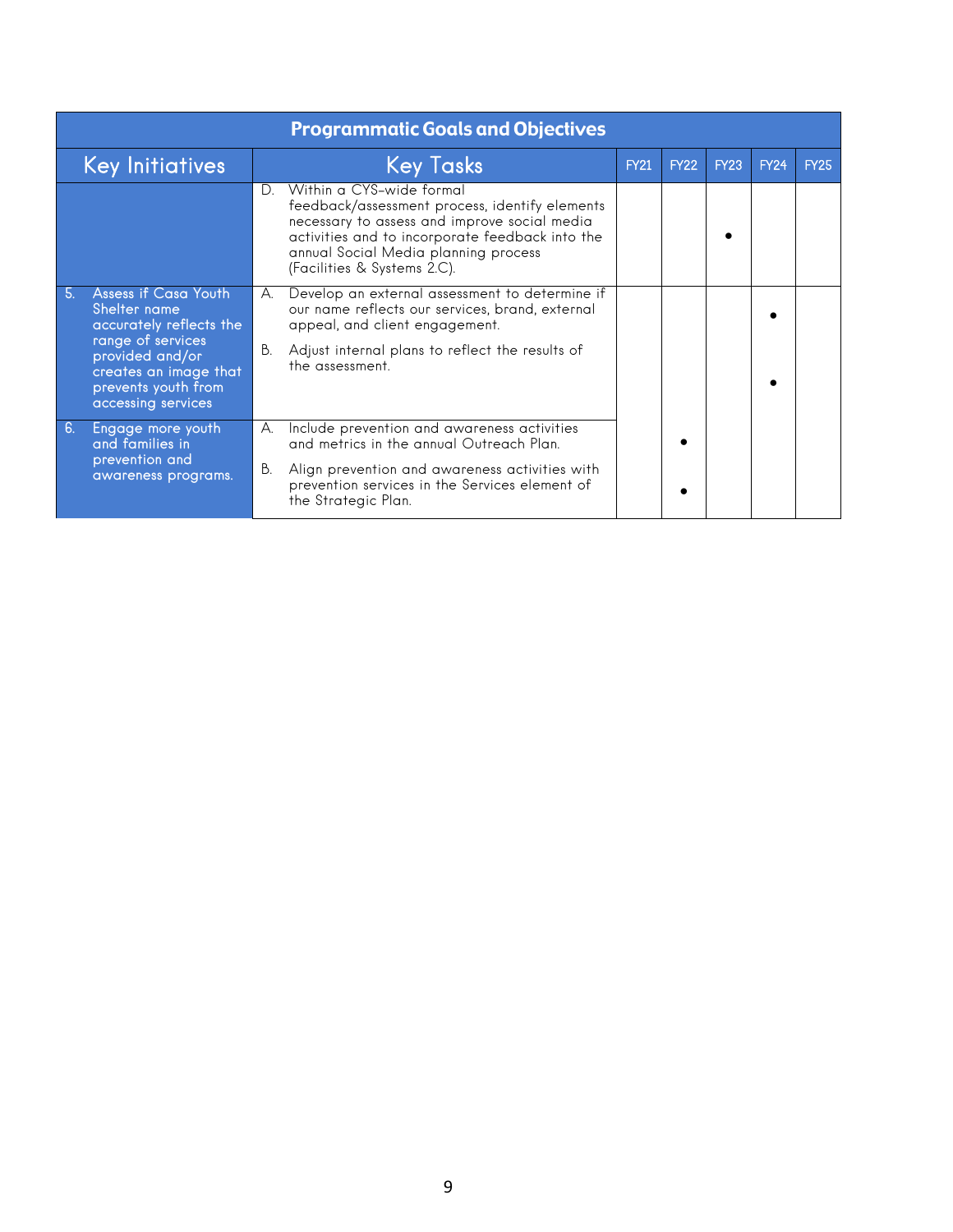|              | <b>Infrastructure Goals and Objectives</b>                                         |    |                                                                                                                                                                                                                                                                     |             |             |             |             |             |  |  |  |  |  |
|--------------|------------------------------------------------------------------------------------|----|---------------------------------------------------------------------------------------------------------------------------------------------------------------------------------------------------------------------------------------------------------------------|-------------|-------------|-------------|-------------|-------------|--|--|--|--|--|
|              | <b>Key Initiatives</b>                                                             |    | Key Tasks                                                                                                                                                                                                                                                           | <b>FY21</b> | <b>FY22</b> | <b>FY23</b> | <b>FY24</b> | <b>FY25</b> |  |  |  |  |  |
|              |                                                                                    |    | <b>Governance</b>                                                                                                                                                                                                                                                   |             |             |             |             |             |  |  |  |  |  |
| $\mathbf{1}$ | <b>Evaluate Board</b><br>structure needed to<br>best serve<br>organizational goals | А. | Periodically review and determine if changes<br>need to be made in Board Standing<br>Committees. Consider implementing an<br>Outreach Committee and Communications and<br>Outreach Committee.                                                                       |             |             |             |             |             |  |  |  |  |  |
|              |                                                                                    | В. | Periodically determine if any non-Board<br>member support or Committee participation<br>would best serve organizational goals (4.D &<br>5.A).                                                                                                                       |             |             |             |             |             |  |  |  |  |  |
|              |                                                                                    | C. | Evaluate if any changes should be made in the<br>number of Board members (6.B)                                                                                                                                                                                      |             |             |             |             |             |  |  |  |  |  |
|              |                                                                                    | D. | Evaluate if changes to our Board structure<br>should be made to address our diversity, equity<br>and inclusion policies and initiatives                                                                                                                             |             |             |             |             |             |  |  |  |  |  |
|              |                                                                                    | Е. | Annually review the process used to identify,<br>select, and onboard new Board members to<br>determine: 1) if it is rigorous and efficient; 2)<br>addresses diversity, equity and inclusion<br>initiatives; and 3) assesses and addresses skill<br>set needs (3.A). |             |             |             |             |             |  |  |  |  |  |
|              |                                                                                    | F. | Evaluate the benefits and disadvantages of<br>allocating Board member positions to<br>companies and/or organizations and determine<br>if any changes should be made to Board<br>membership in our by-laws.                                                          |             |             |             |             |             |  |  |  |  |  |
| 2.           | Implement ongoing,<br>governance-based<br>board education<br>program               | А. | Develop elements of a well-rounded Board<br>member education program prioritizing current<br>needs.                                                                                                                                                                 |             |             |             |             |             |  |  |  |  |  |
|              |                                                                                    | В. | In the Spring of each year, assess Board<br>member needs and formalize the Board<br>education program for the following year.                                                                                                                                       |             |             |             |             |             |  |  |  |  |  |
|              |                                                                                    | C. | Research third-party resources that can be<br>utilized to develop or present programs for the<br>elements and priorities in 2.A.                                                                                                                                    |             |             |             |             |             |  |  |  |  |  |
|              |                                                                                    | D. | Determine if Board member training programs<br>are mandatory or optional for Board members<br>and adjust policy as necessary.                                                                                                                                       |             |             |             |             |             |  |  |  |  |  |
| 3.           | Understand and<br>recruit the Board skills                                         | А. | Prepare and regularly update a Board skills,<br>knowledge and diversity matrix.                                                                                                                                                                                     |             |             |             |             |             |  |  |  |  |  |
|              | and knowledge<br>needed to effectively<br>lead organization                        | В. | Annually review the process used to identify,<br>select, and onboard new Board members to<br>determine: 1) if it is rigorous and efficient; 2)<br>addresses diversity, equity and inclusion<br>initiatives; and 3) assesses and addresses skill<br>set needs (1.C). |             |             |             |             |             |  |  |  |  |  |
|              |                                                                                    |    | C. Develop an annual Board recruitment plan.                                                                                                                                                                                                                        |             |             |             |             |             |  |  |  |  |  |
|              |                                                                                    | D. | Develop a profile of an expected Board<br>member using existing policies and the matrix<br>in 3.B. Update annually as part of the Board<br>recruitment plan.                                                                                                        |             |             |             |             |             |  |  |  |  |  |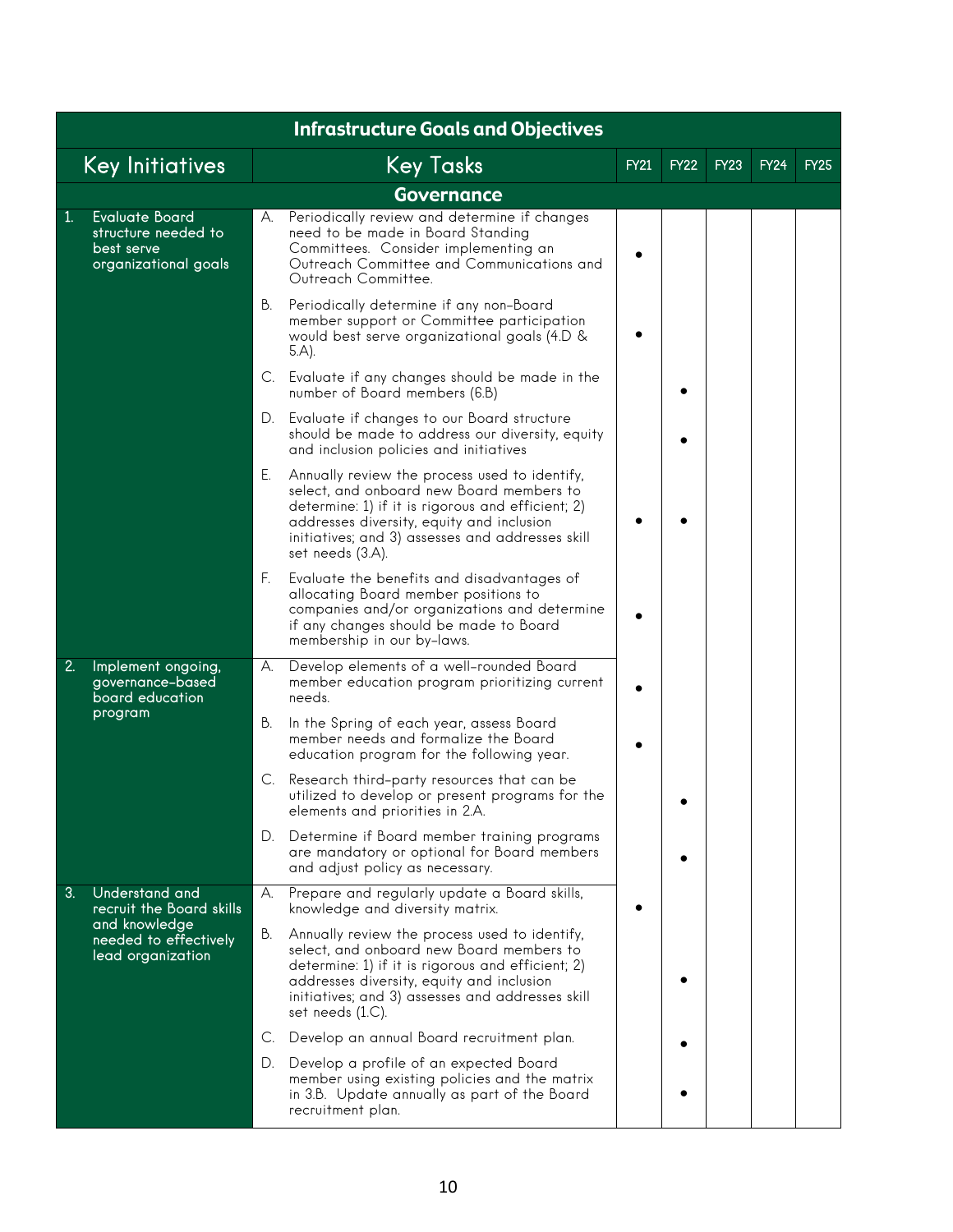|    | <b>Infrastructure Goals and Objectives</b>                                     |    |                                                                                                                                                                                                                                                                                                             |             |             |             |             |             |  |  |  |  |
|----|--------------------------------------------------------------------------------|----|-------------------------------------------------------------------------------------------------------------------------------------------------------------------------------------------------------------------------------------------------------------------------------------------------------------|-------------|-------------|-------------|-------------|-------------|--|--|--|--|
|    | <b>Key Initiatives</b>                                                         |    | <b>Key Tasks</b>                                                                                                                                                                                                                                                                                            | <b>FY21</b> | <b>FY22</b> | <b>FY23</b> | <b>FY24</b> | <b>FY25</b> |  |  |  |  |
| 4. | Create a leadership<br>pipeline that includes<br>opportunities for             | А. | In conjunction with 3.A., above, determine<br>engagement opportunities for potential Board<br>members and Board member pipeline.                                                                                                                                                                            |             |             |             |             |             |  |  |  |  |
|    | prospective Board<br>members to be<br>actively involved in the<br>organization | В. | Periodically determine if any non-Board<br>member support or Committee participation<br>would best serve organizational goals. (1.B)                                                                                                                                                                        |             |             |             |             |             |  |  |  |  |
|    |                                                                                | C. | Develop alternatives to Board membership in<br>order to develop opportunities for people to<br>contribute to CYS based upon their skills and<br>interest.                                                                                                                                                   |             |             |             |             |             |  |  |  |  |
| 5. | Develop opportunities<br>for former Board<br>members to remain                 | А. | Periodically determine if any non-Board<br>member support or Committee participation<br>would best serve organizational goals. (1.B)                                                                                                                                                                        |             |             |             |             |             |  |  |  |  |
|    | involved with the<br>organization                                              | В. | Consider ways to recognize the contributions of<br>Board members leaving the Board or who have<br>left the Board.                                                                                                                                                                                           |             |             |             |             |             |  |  |  |  |
| 6. | Determine if and<br>when board term<br>limits should be                        | А. | Review, assess and adopt nonprofit best<br>practices as it relates to CYS goals and<br>objectives.                                                                                                                                                                                                          |             |             |             |             |             |  |  |  |  |
|    | implemented                                                                    | В. | Adjust the Board Development Committee<br>policy to include an annual review and<br>determination as to the advantages and<br>disadvantages of existing by-laws and policies<br>as it relates to number of Board members,<br>length of Board terms and length of Board<br>service and Board service breaks. |             |             |             |             |             |  |  |  |  |
|    |                                                                                |    | <b>Financial Resource Development</b>                                                                                                                                                                                                                                                                       |             |             |             |             |             |  |  |  |  |
| 1. | Develop a financial<br>plan to achieve<br>program and<br>infrastructure        | А. | Develop a 5-year Financial Plan and capital<br>expenditures plan (update annually) (Facilities<br>& Systems 4.A).                                                                                                                                                                                           |             |             |             |             |             |  |  |  |  |
|    | initiatives                                                                    | В. | Investigate how we can partner with other<br>agencies and organizations in order to<br>maximize services while maintaining costs.                                                                                                                                                                           |             |             |             |             |             |  |  |  |  |
| 2. | Establish a fund<br>development plan to<br>achieve revenue                     | А. | Develop a 3-year rolling Fund development<br>Plan to achieve the Financial Plan revenue<br>(update annually). (1.A)                                                                                                                                                                                         |             |             |             |             |             |  |  |  |  |
|    | requirements of<br>financial plan                                              | В. | Develop an annual Fund Development Plan<br>including metrics to measure progress.                                                                                                                                                                                                                           |             |             |             |             |             |  |  |  |  |
| 3. | Develop a donor<br>stewardship program<br>for new and existing<br>donors       | А. | Develop and maintain a donor stewardship<br>program. Elements should include goals,<br>metrics, messaging, mechanisms,<br>acknowledgement, and feedback.                                                                                                                                                    |             |             |             |             |             |  |  |  |  |
|    |                                                                                | В. | Shift CYS messaging to regularly communicate<br>the impact of a donor's gift.                                                                                                                                                                                                                               |             |             |             |             |             |  |  |  |  |
|    |                                                                                | C. | Develop onsite recognition opportunities in<br>recognition of major gifts.                                                                                                                                                                                                                                  |             |             |             |             |             |  |  |  |  |
|    |                                                                                | D. | Develop a plan to create a culture of<br>philanthropy as an element in CYS's overall<br>culture.                                                                                                                                                                                                            |             |             |             |             |             |  |  |  |  |
|    |                                                                                | Е. | Develop and maintain a donor feedback system<br>to obtain input from our donor community in<br>order to evolve our donor stewardship<br>program.                                                                                                                                                            |             |             |             |             |             |  |  |  |  |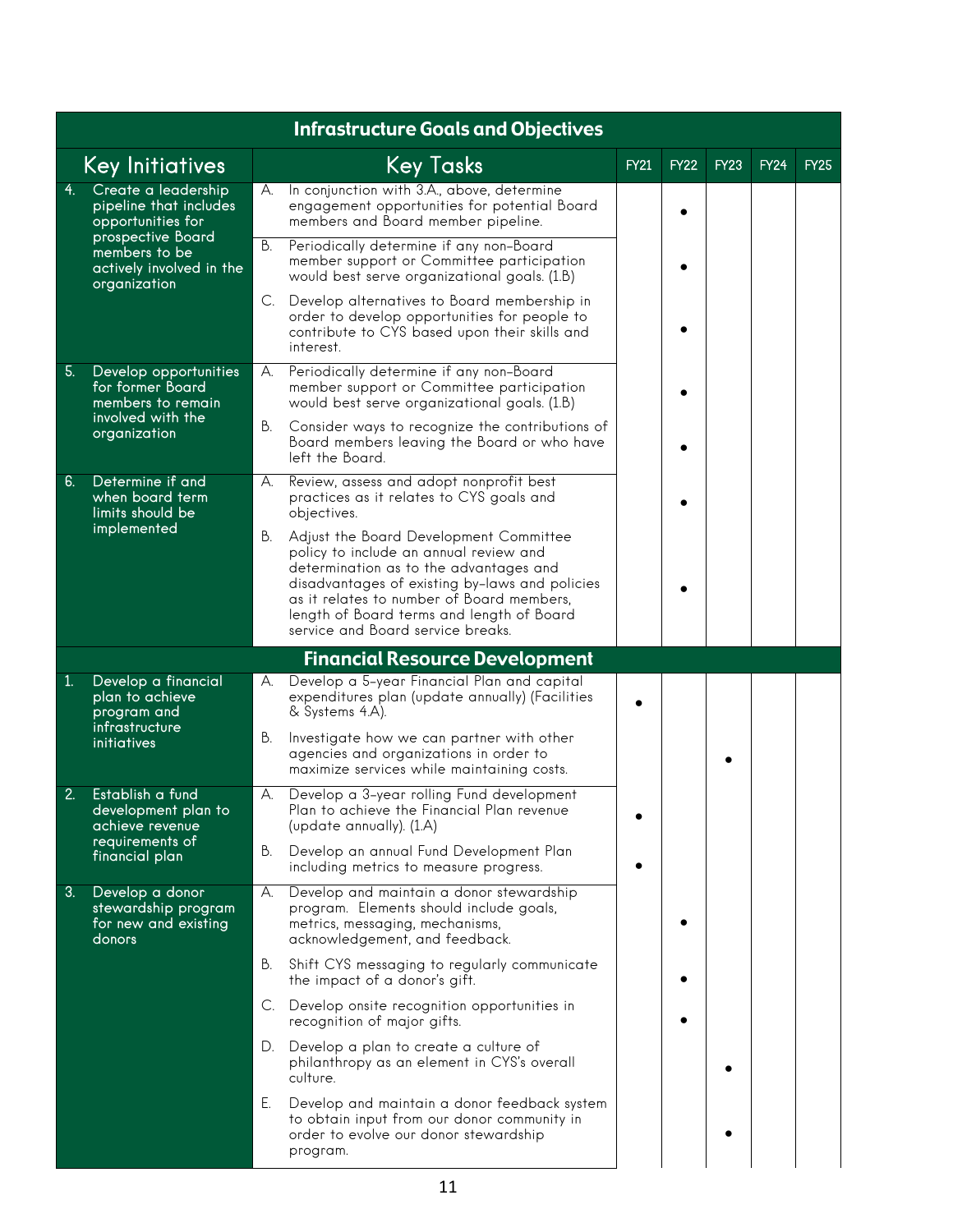|            | <b>Infrastructure Goals and Objectives</b>                                                                                |    |                                                                                                                                                                                                                                                                                                |             |             |             |             |             |  |  |  |  |
|------------|---------------------------------------------------------------------------------------------------------------------------|----|------------------------------------------------------------------------------------------------------------------------------------------------------------------------------------------------------------------------------------------------------------------------------------------------|-------------|-------------|-------------|-------------|-------------|--|--|--|--|
|            | Key Initiatives                                                                                                           |    | <b>Key Tasks</b>                                                                                                                                                                                                                                                                               | <b>FY21</b> | <b>FY22</b> | <b>FY23</b> | <b>FY24</b> | <b>FY25</b> |  |  |  |  |
| 4.         | Develop an overall<br>giving program<br>structure (for full                                                               | А. | Clearly define each area of our existing<br>funding portfolio and outline areas for growth<br>or expansion.                                                                                                                                                                                    |             |             |             |             |             |  |  |  |  |
|            | funding portfolio)                                                                                                        | В. | Develop a plan to move from transaction-<br>based fundraising to relationship philanthropy.                                                                                                                                                                                                    |             |             |             |             |             |  |  |  |  |
|            |                                                                                                                           | C. | Define and develop our overall giving program<br>structure and portfolio.                                                                                                                                                                                                                      |             |             |             |             |             |  |  |  |  |
|            |                                                                                                                           | D. | Develop and implement New Donor Acquisition<br>Strategy.                                                                                                                                                                                                                                       |             |             |             |             |             |  |  |  |  |
|            |                                                                                                                           | Е. | Develop and implement a Text-to-Give<br>platform.                                                                                                                                                                                                                                              |             |             |             |             |             |  |  |  |  |
|            |                                                                                                                           | F. | Develop Capital Campaign. Facilities &<br>Systems 1.B)                                                                                                                                                                                                                                         |             |             |             |             |             |  |  |  |  |
|            |                                                                                                                           | G. | Link fundraising to services and locations.                                                                                                                                                                                                                                                    |             |             |             |             |             |  |  |  |  |
|            |                                                                                                                           | Н. | Explore ways to replace event revenue.                                                                                                                                                                                                                                                         |             |             |             |             |             |  |  |  |  |
|            |                                                                                                                           | Ι. | Develop and implement fund development<br>training for Board members and interested<br>volunteers.                                                                                                                                                                                             |             |             |             |             |             |  |  |  |  |
|            |                                                                                                                           |    | <b>Staff &amp; Volunteer Development</b>                                                                                                                                                                                                                                                       |             |             |             |             |             |  |  |  |  |
| $\vert$ 1. | Define organizational<br>/ workplace culture<br>and values                                                                | А. | Formally assess and define organizational and<br>workplace culture and values using various<br>methods.                                                                                                                                                                                        |             |             |             |             |             |  |  |  |  |
|            |                                                                                                                           | В. | Develop a roadmap and implementation plan<br>to transition from current state to future state.                                                                                                                                                                                                 |             |             |             |             |             |  |  |  |  |
| 2.         | Determine operating<br>requirements and<br>structure necessary to<br>achieve program and<br>infrastructure<br>initiatives | А. | Assess and document current status of<br>operations and organizational structure.                                                                                                                                                                                                              |             |             |             |             |             |  |  |  |  |
|            |                                                                                                                           | В. | Identify the operational impact resulting from<br>future state programmatic activities including<br>changes in services and additional locations.<br>Identify structural and operational requirements<br>and changes necessary to deliver<br>programmatic future state activities. (3.C & 4.B) |             |             |             |             |             |  |  |  |  |
|            |                                                                                                                           |    | C. Develop an operational plan, timeline and<br>operational costs to achieve the changes<br>identified in 2.B.                                                                                                                                                                                 |             |             |             |             |             |  |  |  |  |
| 3.         | Determine volunteer                                                                                                       | А. | Assess & document current volunteer program.                                                                                                                                                                                                                                                   |             |             |             |             |             |  |  |  |  |
|            | program requirements<br>and structure needed<br>to utilize volunteers in                                                  | В. | Review volunteer programs of other<br>organizations and identify their best practices.                                                                                                                                                                                                         |             |             |             |             |             |  |  |  |  |
|            | achieving program<br><i>initiatives</i>                                                                                   |    | C. Assess and develop ideas to enhance volunteer<br>recruitment based upon future needs. Develop<br>a plan for training and retention.                                                                                                                                                         |             |             |             |             |             |  |  |  |  |
|            |                                                                                                                           | D. | Create a volunteer matrix to understand<br>current state and future state of volunteer<br>diversity, knowledge, and skills. Develop a plan<br>to evolve diversity and obtain any needed<br>knowledge and skills.                                                                               |             |             |             |             |             |  |  |  |  |
|            |                                                                                                                           | Е. | Identify the operational impact resulting from<br>future state programmatic activities including<br>changes in services and additional locations.<br>Identify structural and operational requirements<br>and changes where volunteer support and<br>assistance can be utilized. (2.B & 4.B)    |             |             |             |             |             |  |  |  |  |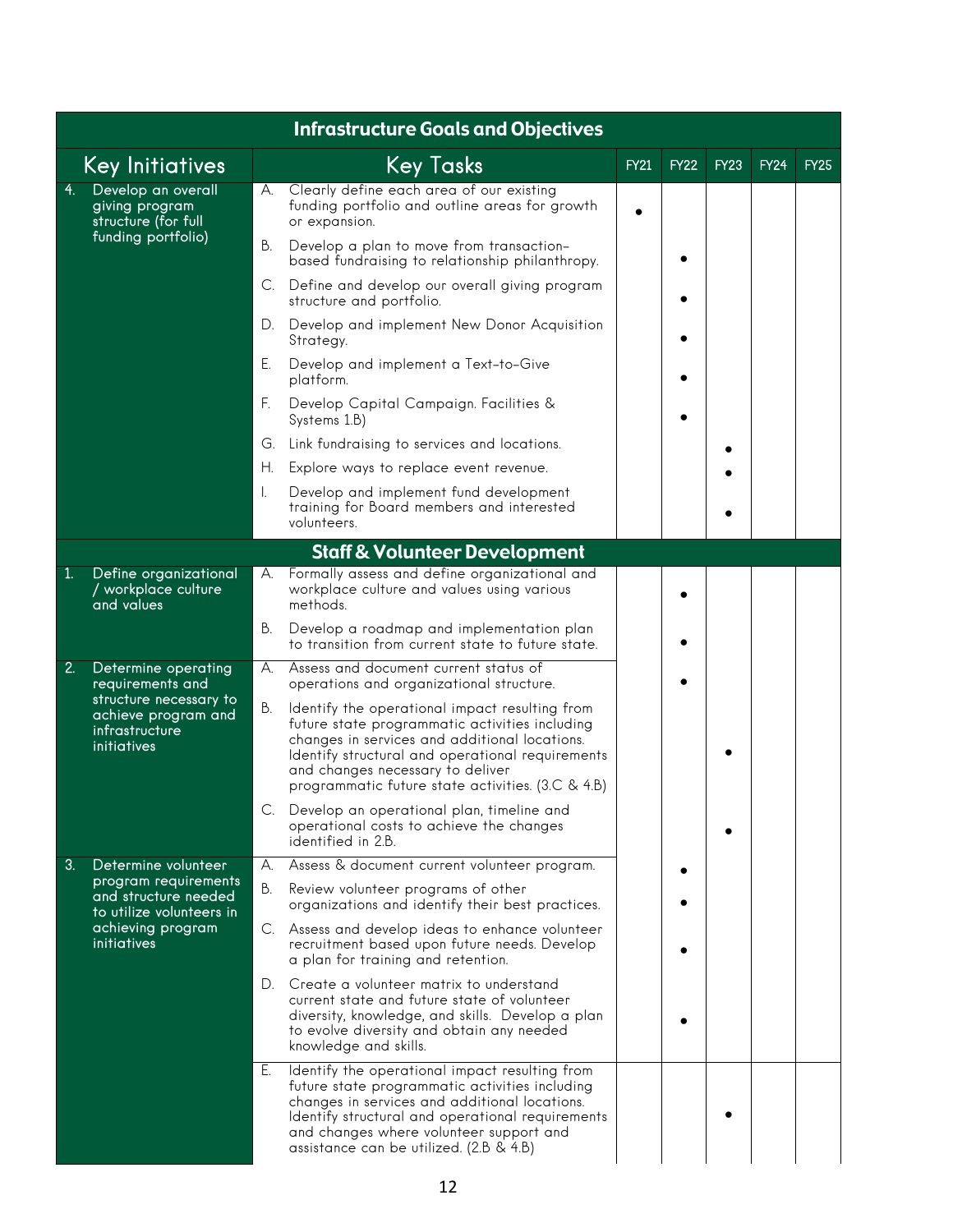|              | <b>Infrastructure Goals and Objectives</b>                                                                                                  |    |                                                                                                                                                                                                                                                                                |             |             |             |             |             |  |  |  |  |  |
|--------------|---------------------------------------------------------------------------------------------------------------------------------------------|----|--------------------------------------------------------------------------------------------------------------------------------------------------------------------------------------------------------------------------------------------------------------------------------|-------------|-------------|-------------|-------------|-------------|--|--|--|--|--|
|              | <b>Key Initiatives</b>                                                                                                                      |    | <b>Key Tasks</b>                                                                                                                                                                                                                                                               | <b>FY21</b> | <b>FY22</b> | <b>FY23</b> | <b>FY24</b> | <b>FY25</b> |  |  |  |  |  |
|              |                                                                                                                                             | F. | Formalize our future state volunteer program.<br>Develop an operational plan, timeline, and<br>costs to achieve the changes identified.                                                                                                                                        |             |             |             |             |             |  |  |  |  |  |
| 4.           | Assess and determine<br>the positions, skills,<br>and compensation<br>requirements needed                                                   | А. | Assess and document current status of<br>operations and specific positions, skills, and<br>compensation.                                                                                                                                                                       |             |             |             |             |             |  |  |  |  |  |
|              | to meet current and<br>future program<br>initiatives                                                                                        | В. | Identify the operational impact resulting from<br>future state programmatic and infrastructure<br>activities. Identify operational and personnel<br>requirements and changes necessary to deliver<br>programmatic and infrastructure future state<br>activities. $(2.B & 3.C)$ |             |             |             |             |             |  |  |  |  |  |
|              |                                                                                                                                             | C. | Develop an operational and personnel plan,<br>timeline and operational costs to achieve the<br>changes identified in 4.B.                                                                                                                                                      |             |             |             |             |             |  |  |  |  |  |
|              |                                                                                                                                             | D. | Based upon 4.C, revise (and create) job<br>descriptions, qualifications and success metrics<br>of future state personnel positions.                                                                                                                                            |             |             |             |             |             |  |  |  |  |  |
|              |                                                                                                                                             | Е. | Determine our compensation philosophy using a<br>task force of senior staff, Board members and<br>outside Human Resources consultant.                                                                                                                                          |             |             |             |             |             |  |  |  |  |  |
|              |                                                                                                                                             | F. | Develop appropriate salary structures for<br>future state personnel organization.                                                                                                                                                                                              |             |             |             |             |             |  |  |  |  |  |
|              |                                                                                                                                             | G. | Enhance the performance review process to link<br>performance and compensation.                                                                                                                                                                                                |             |             |             |             |             |  |  |  |  |  |
|              |                                                                                                                                             | Н. | Develop annual staff salary review process.                                                                                                                                                                                                                                    |             |             |             |             |             |  |  |  |  |  |
| 5.           | Establish staff<br>development program<br>and identify continued<br>activities to maintain<br>workplace culture in<br>evolving organization | А. | Assess current staff development needs and<br>develop a short-term plan to address priority<br>needs.                                                                                                                                                                          |             |             |             |             |             |  |  |  |  |  |
|              |                                                                                                                                             | В. | Assess the strengths of other organizations'<br>professional development programs.                                                                                                                                                                                             |             |             |             |             |             |  |  |  |  |  |
|              |                                                                                                                                             | C. | Based upon key tasks 4.B and 4.D, determine<br>future state staff development program<br>requirements.                                                                                                                                                                         |             |             |             |             |             |  |  |  |  |  |
|              |                                                                                                                                             | D. | Determine changes needed in practices and<br>policies to support 5.C.                                                                                                                                                                                                          |             |             |             |             |             |  |  |  |  |  |
|              |                                                                                                                                             | Е. | Develop an operational and personnel plan,<br>timeline and operational costs to achieve the<br>changes identified in 5.C.                                                                                                                                                      |             |             |             |             |             |  |  |  |  |  |
|              |                                                                                                                                             |    | <b>Facilities &amp; Systems</b>                                                                                                                                                                                                                                                |             |             |             |             |             |  |  |  |  |  |
| $\mathbf{1}$ | Determine physical<br>footprint, facilities,<br>and timeframes<br>needed to meet<br>initiatives                                             | А. | Use facility needs output from Access Key Tasks<br>1 & 4 and Services Key Tasks 1,2,3 and 4 to<br>assess physical footprint and facilities<br>requirements.                                                                                                                    |             |             |             |             |             |  |  |  |  |  |
|              |                                                                                                                                             | В. | Develop costs to achieve these requirements.<br>Link with Capital Campaign (FRD 4.F) to<br>determine fundraising and timetable.                                                                                                                                                |             |             |             |             |             |  |  |  |  |  |
| 2.           | Determine systems,<br>tools, and timeframes                                                                                                 | А. | Develop a services assessment system (Service<br>$1.B$ ).                                                                                                                                                                                                                      |             |             |             |             |             |  |  |  |  |  |
|              | needed to meet<br>program initiatives                                                                                                       | В. | Develop hybrid (online & offline) delivery for<br>applicable services (Access 5.B).                                                                                                                                                                                            |             |             |             |             |             |  |  |  |  |  |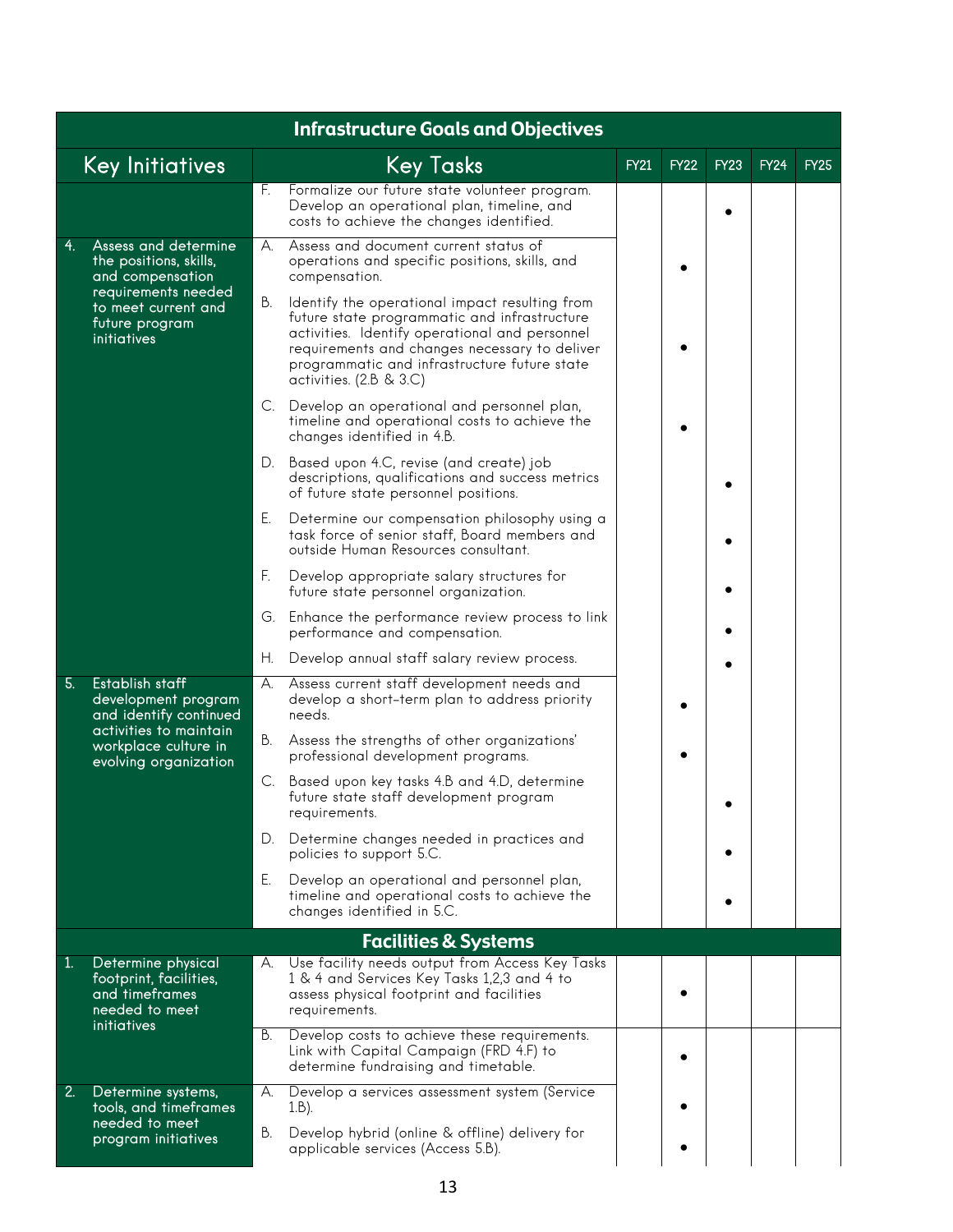|    | <b>Infrastructure Goals and Objectives</b>                |     |                                                                                                                                                                              |             |             |             |             |             |  |  |  |  |  |
|----|-----------------------------------------------------------|-----|------------------------------------------------------------------------------------------------------------------------------------------------------------------------------|-------------|-------------|-------------|-------------|-------------|--|--|--|--|--|
|    | <b>Key Initiatives</b>                                    |     | <b>Key Tasks</b>                                                                                                                                                             | <b>FY21</b> | <b>FY22</b> | <b>FY23</b> | <b>FY24</b> | <b>FY25</b> |  |  |  |  |  |
|    |                                                           |     | C. Develop a technology system to support the<br>CYS-wide formal feedback/assessment process.<br>(Access 1.C, 3.E, 4.B, Services 5.A, Awareness 2.B,<br>$4.D$ ).             |             |             |             |             |             |  |  |  |  |  |
|    |                                                           | D.  | Develop, as needed, an expanded crisis line<br>using alternative technologies (Access 1.E).                                                                                  |             |             |             |             |             |  |  |  |  |  |
|    |                                                           | Е.  | Create a portal for current and former clients<br>and parents to access services (Access 1.F).                                                                               |             |             |             |             |             |  |  |  |  |  |
|    |                                                           | F.  | Update technology and systems used in client<br>service (Access 5.A, Services 4.A).                                                                                          |             |             |             |             |             |  |  |  |  |  |
|    |                                                           |     | G. Improve existing and implement new technology<br>tools and systems needed to expand access to<br>and delivery of our services; and training to our<br>staff (Access 5.C). |             |             |             |             |             |  |  |  |  |  |
|    |                                                           |     | H. Update website and digital marketing for<br>multiple language access (Access 5.D).                                                                                        |             |             |             |             |             |  |  |  |  |  |
|    |                                                           | I.  | Develop text-for-help/crisis hotline app<br>(Access 5.E).                                                                                                                    |             |             |             |             |             |  |  |  |  |  |
|    |                                                           | J.  | Implement technology tools to expand access<br>to and delivery of services online. (Services 3.A,<br>$4.B$ ).                                                                |             |             |             |             |             |  |  |  |  |  |
|    |                                                           | К.  | Develop costs to achieve these requirements<br>and to determine funding within the adoption<br>timetable.                                                                    |             |             |             |             |             |  |  |  |  |  |
| 3. | Determine processes,<br>policies, and                     | А.  | Implement a policy for language education and<br>training requirements (Access 2.C).                                                                                         |             |             |             |             |             |  |  |  |  |  |
|    | timeframes needed to<br>В.<br>meet program<br>initiatives |     | Expand our diversity, equity and inclusion<br>statement and ongoing process(es) (Access 3.D).                                                                                |             |             |             |             |             |  |  |  |  |  |
|    |                                                           | C.  | Develop new policies or adjust existing policies<br>for expanded services portfolio and/or<br>geographic locations (Services).                                               |             |             |             |             |             |  |  |  |  |  |
|    |                                                           | D.  | Develop assessment processes necessary to<br>meet Programmatic assessment key tasks.<br>(Access 1.C, 3.E, 4.B; Services1. B, 5.A;<br>Awareness 2.B, 4.D)                     |             |             |             |             |             |  |  |  |  |  |
|    |                                                           | Е.  | Develop a CYS-wide formal<br>feedback/assessment process (Access 1.C,<br>3.E,4.B, Services 5.A, Awareness 2.B, 4.D).                                                         |             |             |             |             |             |  |  |  |  |  |
|    |                                                           | F.  | Develop a data collection and analysis process<br>(Access 1.D, Services 5.B)                                                                                                 |             |             |             |             |             |  |  |  |  |  |
|    |                                                           |     | G. Adjust, if necessary, existing operating policy to<br>allow staff or volunteers to transport a<br>potential client (Access 4.A).                                          |             |             |             |             |             |  |  |  |  |  |
|    |                                                           | H., | Develop short-term and long-term metrics<br>system (Services 1.C).                                                                                                           |             |             |             |             |             |  |  |  |  |  |
|    |                                                           | I.  | Develop a logical service process flow (Service<br>$1.E$ ).                                                                                                                  |             |             |             |             |             |  |  |  |  |  |
|    |                                                           | J.  | Develop policies for street outreach (Access<br>4.E).                                                                                                                        |             |             |             |             |             |  |  |  |  |  |